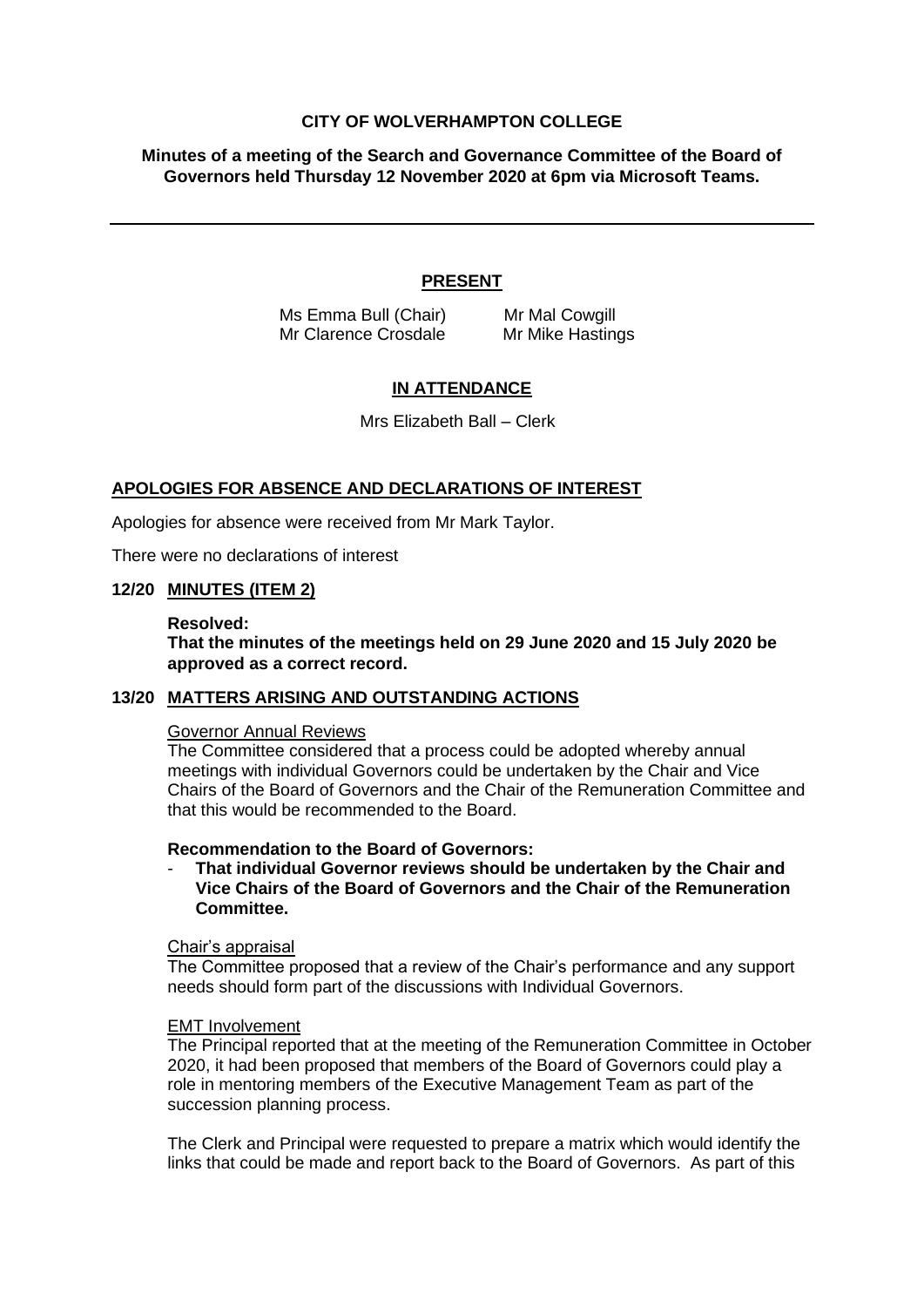exercise, members of EMT would also be able to provide feedback about the Board's performance.

## *Action: Clerk and Principal*

## **14/20 FE COMMISSIONER'S DRAFT REPORT (ITEM 3)**

Members of the Committee noted that a full copy of the draft report from the FE Commissioner had been circulated to all Governors and considered at the meeting of the Board in October 2020.

Whilst the recommendations relating to a board review and recruitment of Governors had been accepted, comments about the report had been submitted to the FE Commissioner. It was considered unlikely however that substantial changes would be made.

It was highlighted that the recommendations that had been made in relation to Governance were relevant to the deliberations of the Committee.

### **It was resolved that the report be noted.**

### **15/20 BOARD COMPOSITION AND PERFORMANCE**

#### Terms of Office

It was noted that Mr John Gough had been appointed as an associate member of the Campus Transformation Oversight Group which had been formed as a task and finish group to oversee the campus development.

Whilst the intention was for the members of the group to remain in post whilst the group continues to operate, the Clerk suggested that it would be helpful to have a date when the term of office would end and the appointment reviewed.

The Committee considered that it was important to retain the skills of Mr Gough on the group but that an end date for his term of office should be set at as 31 July 2023.

# **It was resolved that the term of office of Mr John Gough as a member of the Campus Transformation Oversight Group should end of 31 July 2023 when he will be eligible for re-appointment.**

#### Skills and Expertise Audit

The Committee noted the updated skills and expertise audit that had been circulated with the papers for the meeting and the views of the FE Commissioner relating to skills gaps in the areas of FE and apprenticeships.

The Committee also noted however that the areas of law and small business had lower scores.

Whilst acknowledging the views of the FE Commissioner, the Committee discussed what they considered the Board priorities should be in recruiting new Governors and emphasised that they believed, as highlighted at the last meeting, that the focus should be on improving diversity.

The Committee were of the view that having considered the data the Board does have an appropriate balance and mix of skills and expertise to enable it to discharge its responsibilities and that diversity should remain the priority.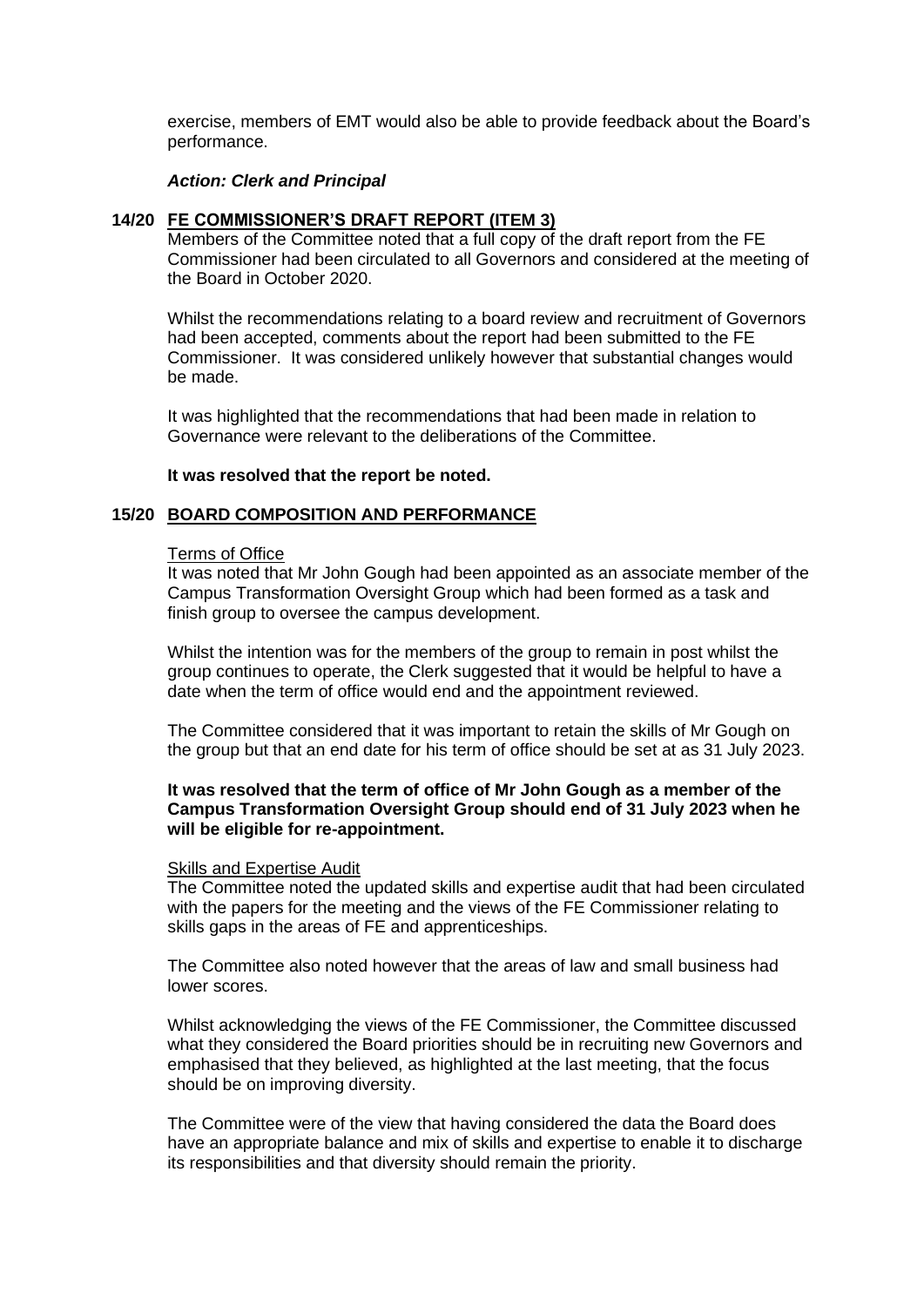**The Committee noted the updated skills and expertise audit.**

### **Diversity**

**The Committee noted the report on the current diversity of the Board of Governors.**

## Membership of Committees

**The membership of Committees was noted and consideration of changes/appointment of new members was deferred to the next meeting**.

### Attendance

The Committee noted the report on attendance for the year 2019/20 and that overall levels of attendance were high with an aggregate individual attendance of 84%.

It was also noted however that some levels of attendance had been affected by the extreme pressures caused by the COVID 19 outbreak.

The Committee considered that all members of the Board of Governors made every effort to attend at meetings and were making a valuable contribution.

## **The Committee noted the report on attendance.**

### Governor Training and Development

The Committee noted that personalised training and development plans are being prepared for Governors and that training and development will be discussed as part of the annual review meetings.

The Clerk reported that all Governors are required to complete training in relation to safeguarding and prevent but that some have undertaken this in their own workplace.

In addition, Governors are provided with information about training and development sessions and have been signposted to the Education Training Foundation online modules and all Governors receive the AoC newsletter circulated by the Clerk.

Other relevant briefing papers are circulated to Governors as appropriate.

It was also noted that the Safeguarding Manager had attended at the meeting of the Board of Governors in September 2020 and provided a detailed report in relation to safeguarding at the College.

The Committee commented however, that this year had been exceptional in view of the COVID 19 pandemic which may have affected Governors ability to undertake additional training.

## **The Committee noted the report on Governor Training and Development.**

#### Governor links

The Committee noted the Governor links that had been approved for 2020/21 and that where possible links will be attending at the appropriate Curriculum QIP meetings later in the month.

New Governors had been assigned to relevant areas and it was agreed that the Governor links should be updated to reflect the new appointments.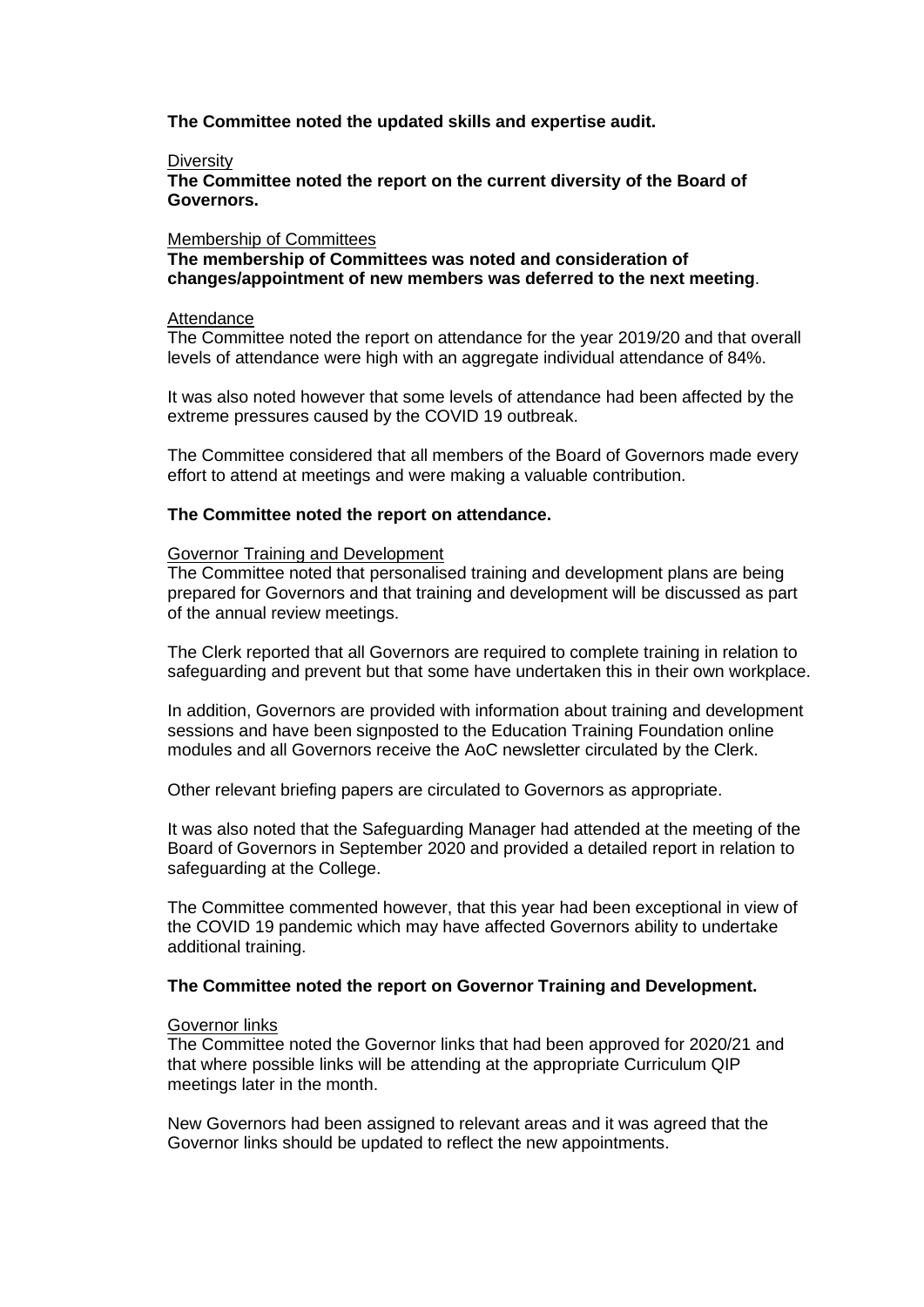In addition however, the Committee noted that discussions had taken place about opportunities for individual Governors to mentor members of the Executive Management Team in order to support their personal development and succession planning. As a result it was agreed that the Governor links should be revisited to identify the opportunities for mentoring in addition to the link with faculties.

**It was agreed that the Governor links be revisited to identify opportunities for mentoring in addition to linking with faculties.**

### **16/20 RECRUITMENT UPDATE**

Governors who had recently met with a potential new Governor provided feedback from the meeting.

The Committee considered that the skills and experience of the individual would complement the existing skills base, particularly in the area of law and community involvement and that whilst they were cognisant of the comments made by the FE Commissioner there was an opportunity to significantly improve the diversity of the Board which should not be missed.

It was agreed that meetings that had been cancelled with two additional potential governors should be re-arranged and that other individuals who had expressed an interest should be requested to complete a Governor Information Form.

## **It was resolved that:**

- **The Board of Governors be recommended to appoint Dionne Barratt as a Governor for a period of four years to 31 July 2024.**

### **17/20 COMMITTEE ANNUAL REPORT AND SELF EVALUATION**

The Committee considered the content of the Search and Governance Committee annual report and the self-assessment document.

It was noted that the Committee self-assessment would form part of the annual selfassessment of Governance which will be reported to the Board of Governors at their meeting in December 2020.

**It was agreed that the Committee endorse the Search and Governance Committee annual report and that each member of the Committee should complete and return the self-assessment document to the Clerk as soon as possible.**

# **18/20 REVIEW OF INSTRUMENT AND ARTICLES**

The Committee considered a report from the Clerk to the Board of Governors relating to a proposal to amend Clause 12 of the Articles of Government.

It was noted that currently Clause 12 provides that where there is a vacancy or an expected vacancy in a senior post, the Corporation shall advertise the vacancy nationally, but that this clause can be amended to provide flexibility in the appointment process.

Whilst the Committee noted that it is usually good practice to advertise such vacancies nationally it was agreed that a change to clause 12 to state that the 'Corporation may advertise the vacancy nationally' would provide more options when vacancies occurred.